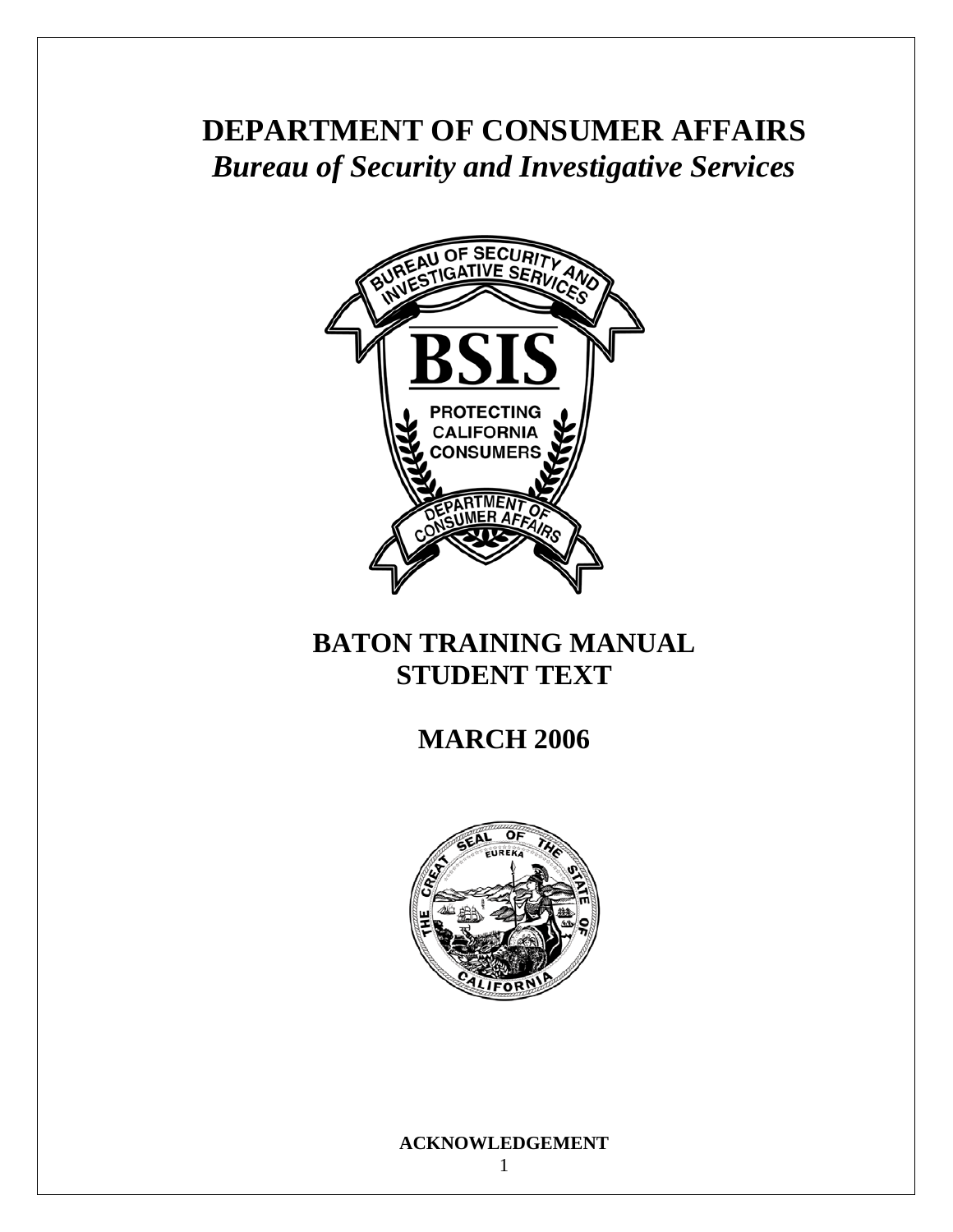<span id="page-1-0"></span>**The Department of Consumer Affairs would like to thank the following individuals for volunteering their time, experience, and expertise to this project. This Baton Training Manual is the result of their professionalism and dedicated effort.** 

- Steve Uhrig, Adjunct Professor, California University of Protection and Intelligence Management and Director of Training for Inter-Con Security Systems, Inc.
- Steve Caballero, Ed.d, President, California Security Training Academy
- Tommie Turner and Kevin Gors, Directors of Training, Seal~Mar Training Facility (Law Enforcement and Security) Hayward, California.
- Rolando Taeza, Associate Governmental Program Analyst, Bureau of Security and Investigative Services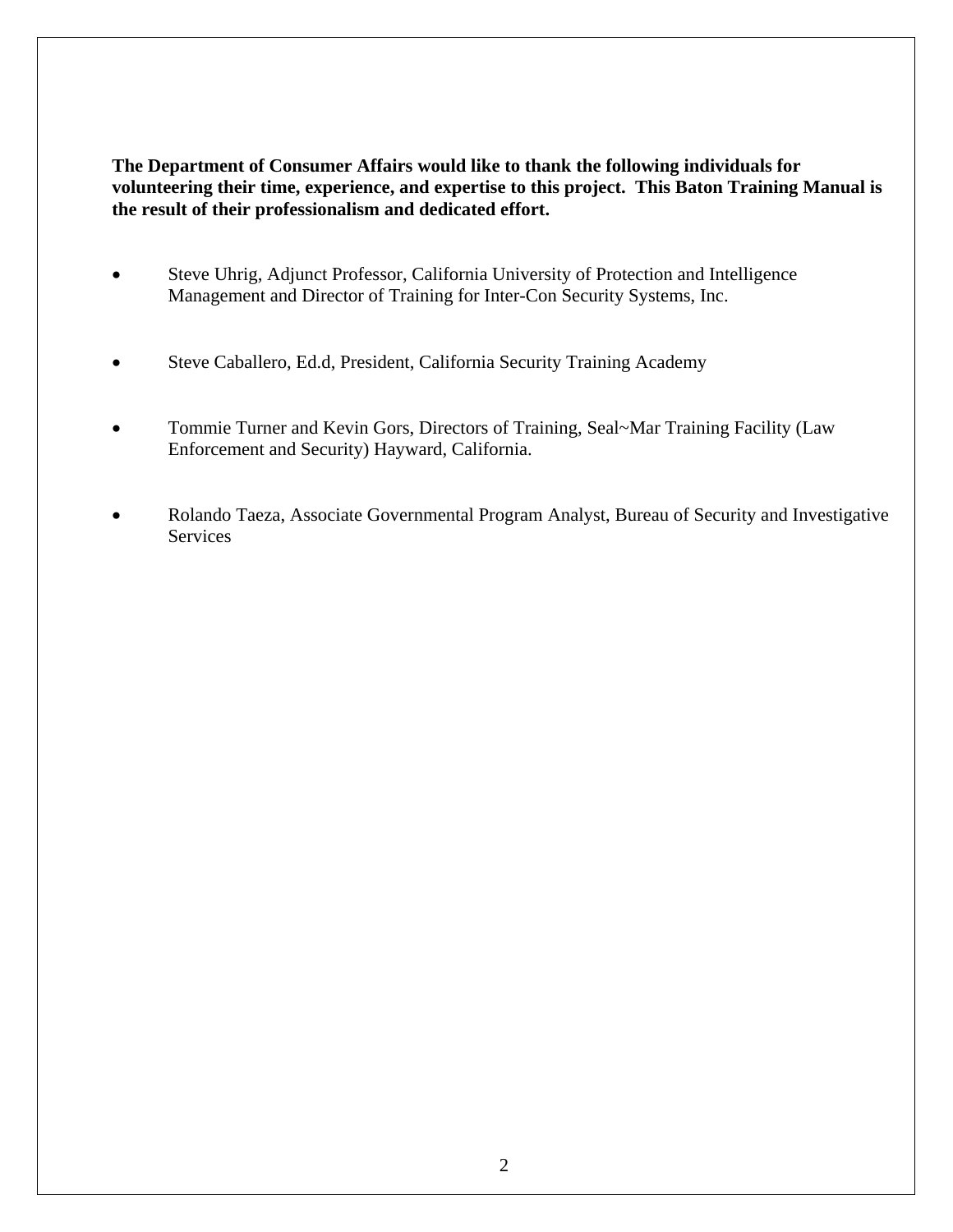### **STATE OF CALIFORNIA BUREAU OF SECURITY AND INVESTIGATIVE SERVICES**

### **TABLE OF CONTENTS**

| I.  |                 |  |  |  |
|-----|-----------------|--|--|--|
|     | A.              |  |  |  |
|     | <b>B.</b>       |  |  |  |
|     | $\mathcal{C}$ . |  |  |  |
|     | D.              |  |  |  |
|     | E.              |  |  |  |
| II. |                 |  |  |  |
|     |                 |  |  |  |
|     | A.              |  |  |  |
|     | <b>B.</b>       |  |  |  |
|     | $\mathcal{C}$ . |  |  |  |
|     | D.              |  |  |  |
|     | E.              |  |  |  |
|     | F.              |  |  |  |
|     | G               |  |  |  |
|     | H.              |  |  |  |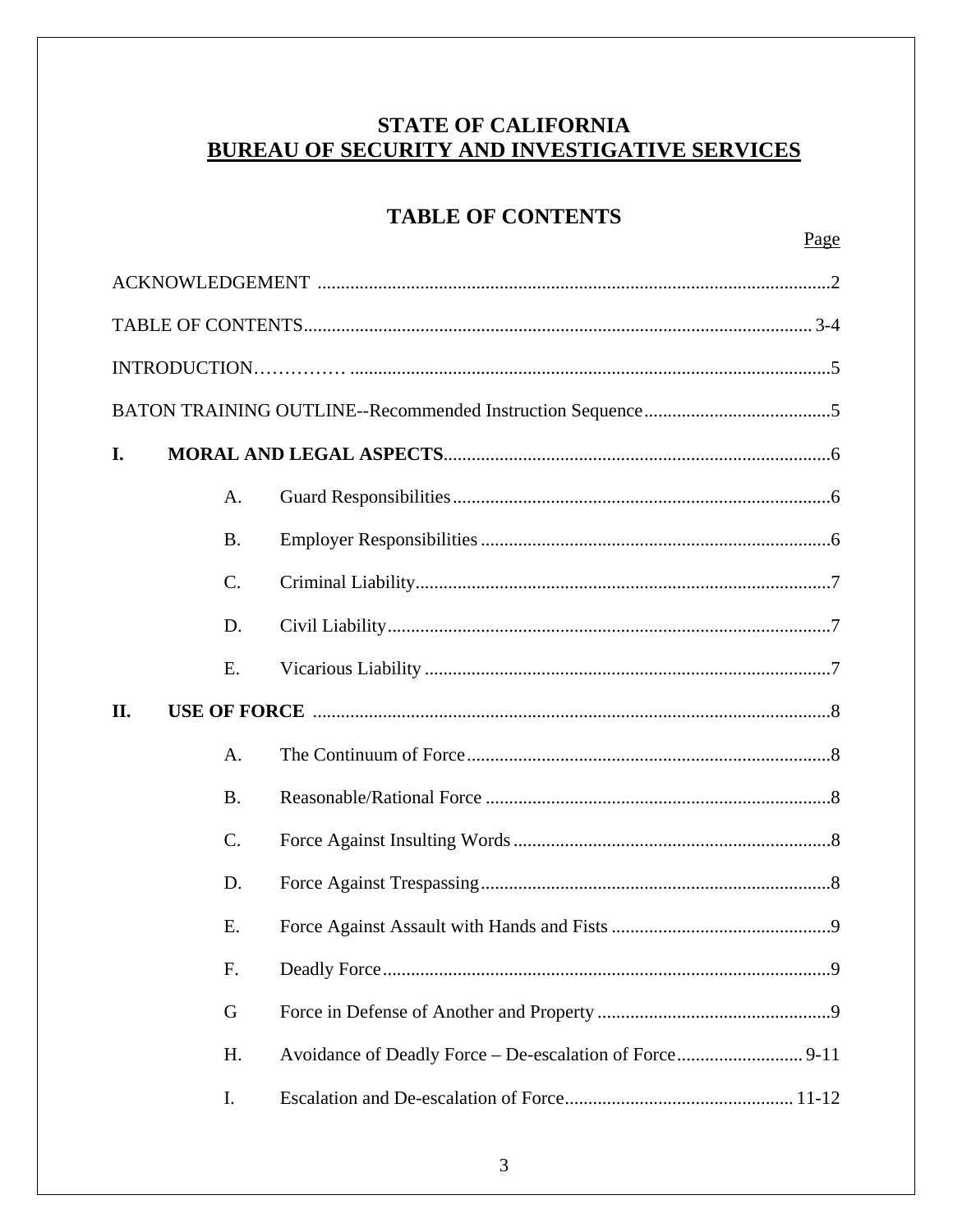| III. |                |                                                           |
|------|----------------|-----------------------------------------------------------|
|      | $\mathsf{A}$ . |                                                           |
|      | <b>B.</b>      | Description of Side Handle/Side Handle Expandable Baton14 |
| IV.  |                |                                                           |
|      | $A_{\cdot}$    |                                                           |
| V.   |                |                                                           |
|      | A.             |                                                           |
|      | $\mathbf{B}$ . |                                                           |
|      | $\mathbf{C}$ . |                                                           |
|      | D.             |                                                           |
|      | Е.             |                                                           |
| VI.  |                |                                                           |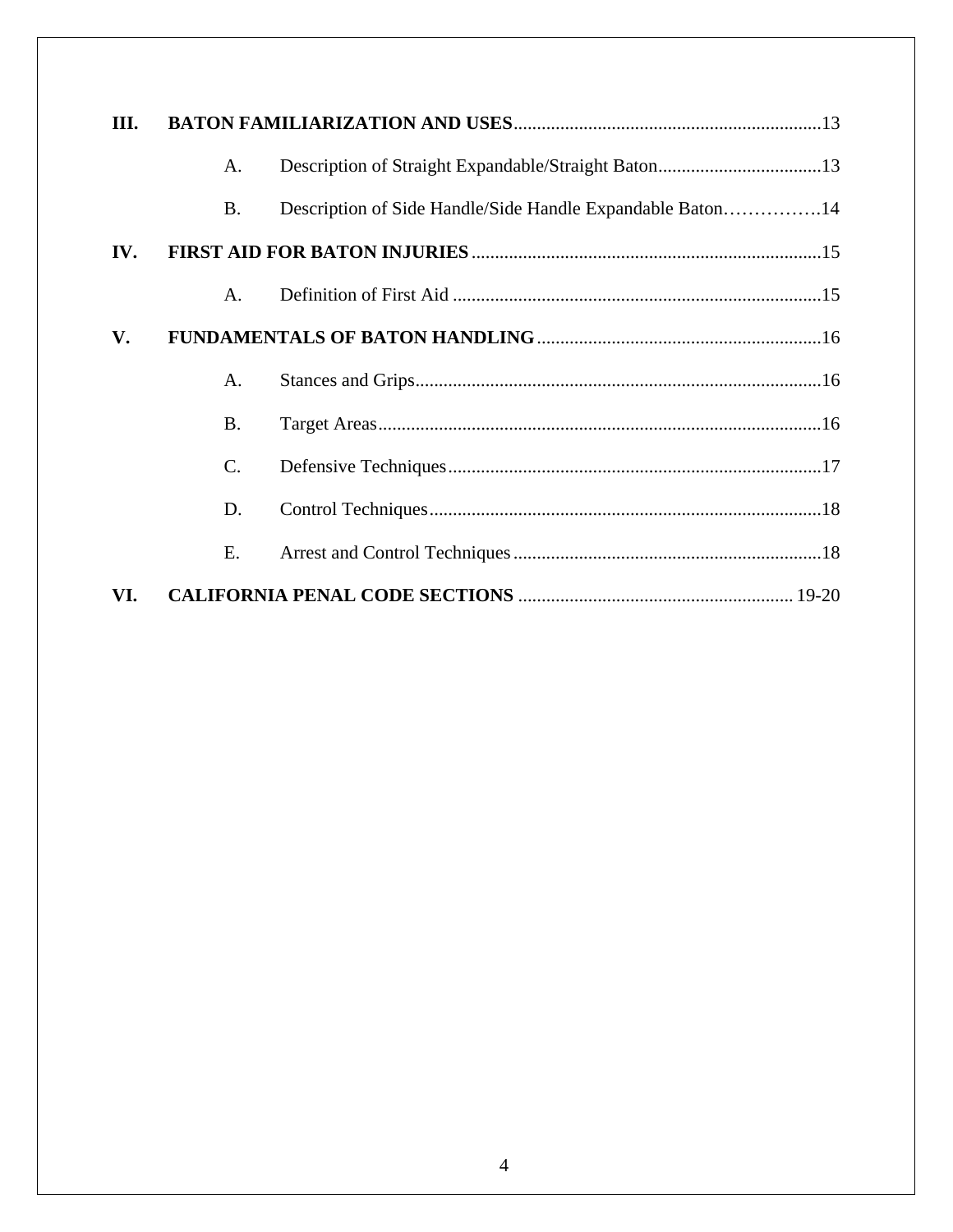### **INTRODUCTION**

<span id="page-4-0"></span>The baton training course is designed to give students the minimum level of proficiency to carry and use a baton while on duty as private security guards. Individuals required to obtain a baton permit must be taught in the format described in Section 7585.9(a) of the Business and Professions Code. The Baton Training Manual provides that format.

Under existing law, the Bureau of Security and Investigative Services (the "Bureau") only has authority to issue "a baton permit" or a "baton instructor certificate. The Bureau shall issue only a single "generic" type of baton permit and baton instructor certificate.

All licensees holding a baton permit may carry any type of baton on the job regardless of the type specified on the baton permit so long as he or she is **proficient in the use of the device.** 

In summary, the Bureau has the authority to require an applicant to undergo baton training in order to receive a baton permit and for an applicant to meet a set of specific criteria to receive a baton instructor permit. However, once a permit or certificate is issued, the holder may carry or teach any type of baton.

### **BATON TRAINING OUTLINE**

### **Instructors are to ensure that the course they teach complies with all baton course subjects listed below as stated in Business and Professions Code Section 7589.9.**

7585.9. (a) The course of training in the carrying and usage of the baton, the satisfactory completion of which shall be required of applicants who wish to obtain a baton permit, shall be in the format prescribed by the Department of Consumer Affairs as delineated in the bureau's "Baton Training Manual." The course of training contained in the manual shall include, but not be limited to, the following subjects:

- (1) Moral and legal aspects of baton usage.
- (2) Use of force.
- (3) Baton familiarization and uses.
- (4) First aid for baton injuries.
- (5) Fundamentals of baton handling.
	- (A) Stances and grips.
	- (B) Target areas.
	- (C) Defensive techniques.
	- (D) Control techniques.
	- (E) Arrest and control techniques.
- (6) Examination of the subject matter as taught in the classroom and as provided by the bureau.

### **The Baton Training Manual is to be used as a guide in an approved baton training course.**

- 1. It will help instruct you on the appropriate discretion and restraint in using a baton.
- 2. It will specify methods of baton handling once you have determined it is necessary to use the baton.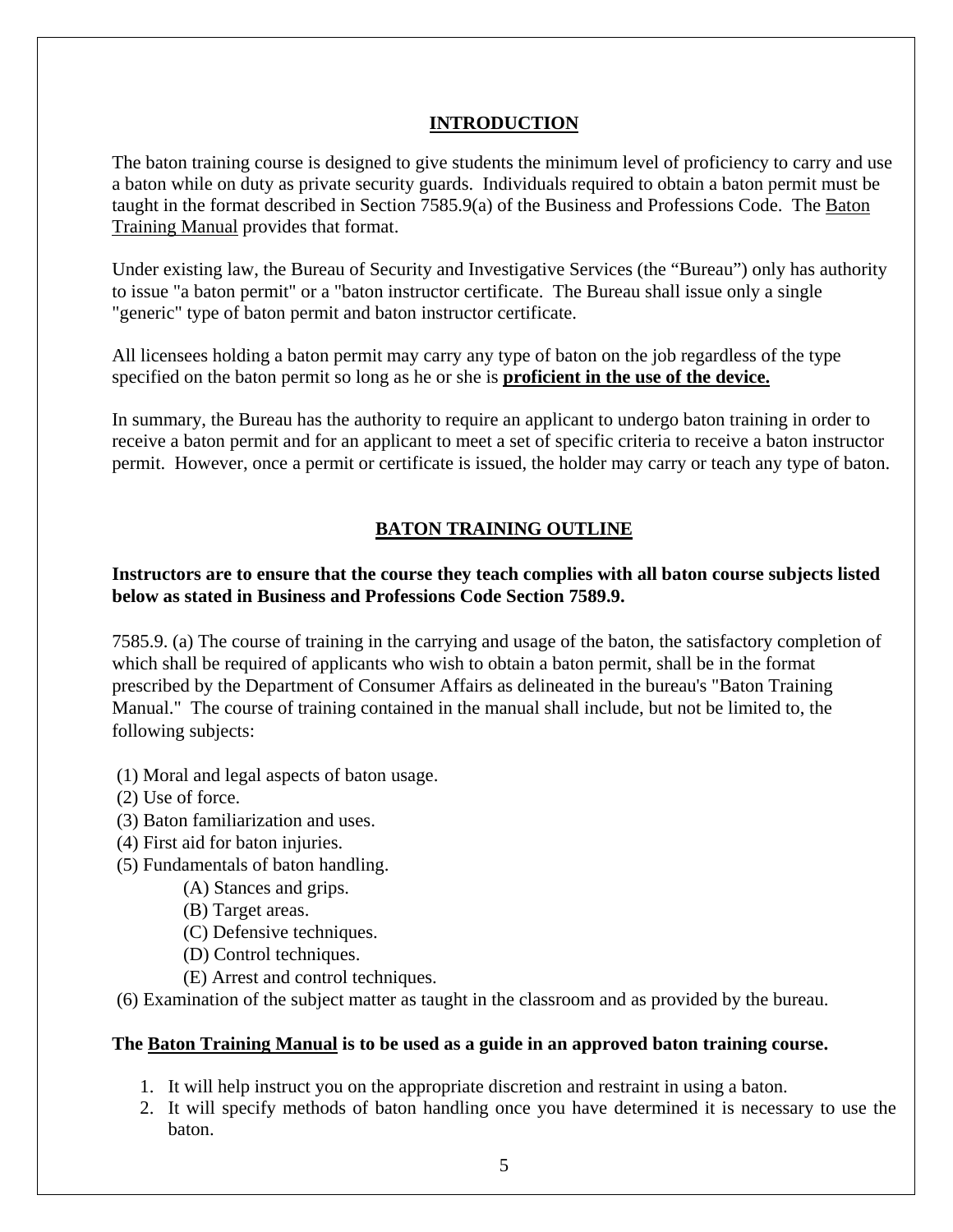### **RECOMMENDED INSTRUCTION SEQUENCE**

### **CHAPTER I MORAL AND LEGAL ASPECTS OF BATON USAGE**

### <span id="page-5-0"></span>**A. Guard Responsibilities**

Although you may be trained in the use of the baton and have received your baton permit, you may not actually carry the baton until you are in possession of a valid guard registration card. Keep in mind that your baton permit will authorize you to carry a baton while on duty, while directly en route to or from your home, to your work site with a valid security guard registration.

Security guard renewal applications should be submitted to the Bureau at least 90 days prior to the date of expiration to ensure continuous possession of a valid baton permit.

While your baton permit does not expire and there is no statute requiring further training, the Bureau encourages continuous training so that you may be able to carry the baton with confidence to effectively and legally defend yourself.

- Guards who carry a baton while on duty but who do not have possession of a baton permit are subject to a \$100 fine for the first violation and \$200 for each subsequent violation (Business and Professions Code Section 7587.10 (a)). They also may be charged with felony possession of a deadly weapon, Penal Code Section 12020 (a).
- Guards who use excessive or unjustifiable force may be suspended from employment after official notice from the Director of the Department of Consumer Affairs to the guard and to his or her employer (Business and Professions Code Section 7583.15). That code section provides for the immediate suspension of any registrant or licensee who is considered a hazard to public safety. Suspension is followed by action to seek revocation of the security guard's registration.
- An in-house security guard who carries a baton must also possess a Bureau-issued security guard registration. (Business and Professions Code Section 7582.2)

### **B. Employer Responsibilities**

- Licensees who allow employees to carry a baton without a baton permit may be fined \$2,500 for the each violation. (Business and Professions Code Section 7587.8(e).)
- Licensees must report physical altercations involving a security guard resulting in: (1) the arrest of the security guard; (2) the filling of a police report by a member of the public; (3) injury on the part of a member of the public that requires medical attention; or, (4) the discharge, suspension, or reprimand of a security guard by his or her employer. (Business and Professions Code Section  $7583.2(g)$ ).

If a security guard is forced to use the baton and it results in one or more of the actions above, the employer must report the altercation to the Bureau within seven days or the employer will be fined \$500 for the first violation and \$1,500 for each subsequent violation (Business and Professions Code Section 7583.2(g) & 7587.8(d)).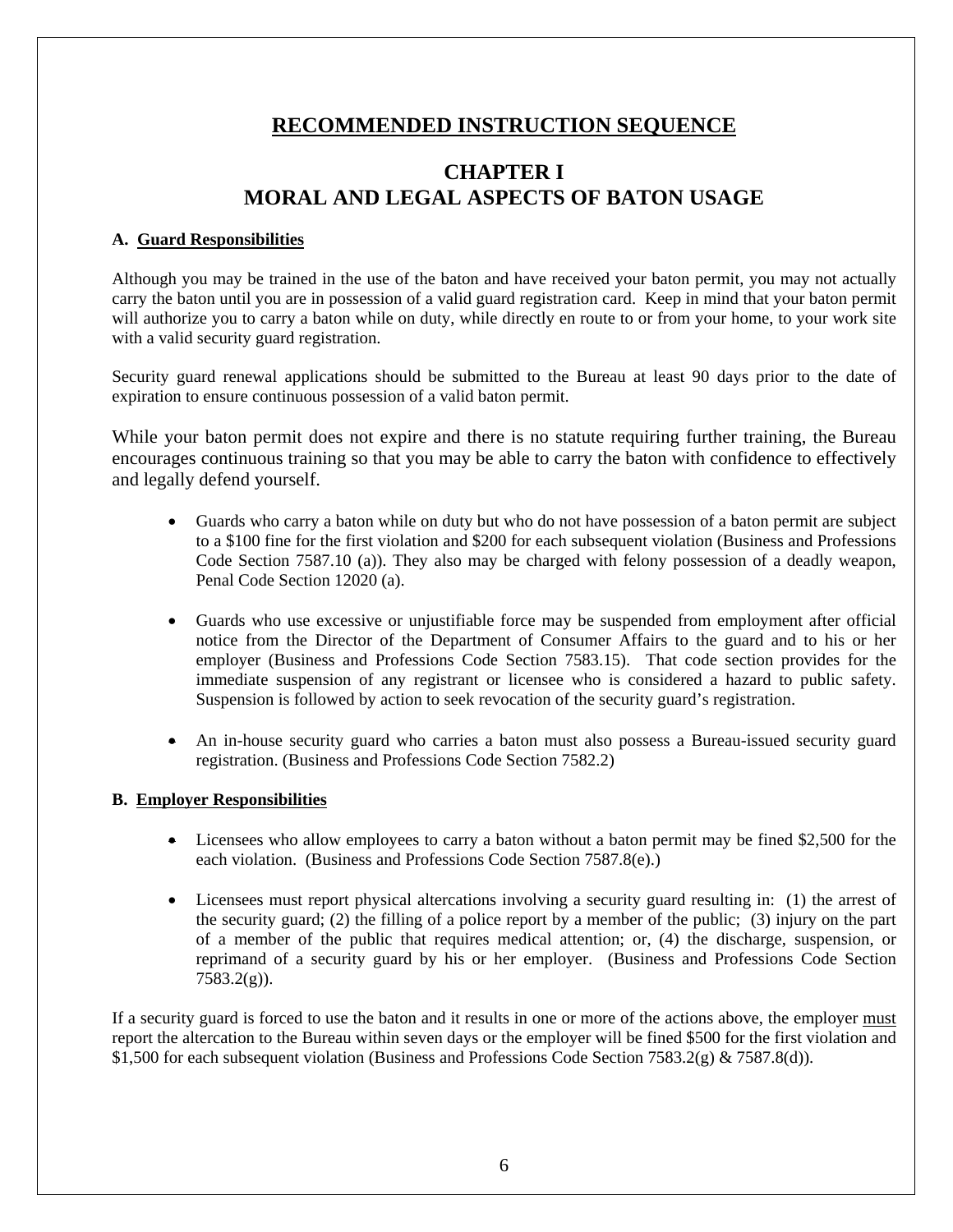### <span id="page-6-0"></span>**C. Criminal Liability**

A security guard who is armed with a baton must remember that they are subject to all laws – California and federal – and particularly those laws included in the Penal Code, the Civil Code and the Business and Professions Code. A security guard, that uses a baton in violation of the law, may charged as a defendant in a criminal complaint or indictment filed in court.

 *reasonable under the circumstances* to repel an attack or to prevent harm to another or to property under the However, criminal responsibility may be avoided if a baton permit holder uses *only that amount of force*  lawful control of the permit holder. The permit holder will be considered responsible for any marked excess. In any case in which a baton is used or threatened in self-defense, the use of the baton must be reasonable under the circumstances and may be resorted to only if no other alternative means of avoiding the danger is available.

In such circumstances, the permit holder must actually be in fear – fear for the permit holder's or another's life or injury, or fear of damage to property. And, the conduct of the person that causes such fear must be such conduct as would produce a reasonable person to be in fear for their or another's life or injury, or fear of damage to property.

At the same time, the right of self-defense exists only as long as the real or apparent threatened danger continues to exist. When such danger ceases to appear or exist, the right to use force in self-defense ends.

### **D. Civil Liability**

Civil liability can arise completely separate from criminal responsibility. Criminal charges are pursued by public prosecutors. As a separate matter, a permit holder that uses of excessive force that causes injury to another person - or damage property – will (in addition to criminal responsibility) be exposed to civil liability – that is, a lawsuit in court. Such a lawsuit may be brought by a person, against a permit holder, even if criminal charges are never threatened or filed. A civil lawsuit, or 'action,' can result in a court order to pay money to a victim in compensation for injuries, losses, suffering, or any damages incurred due to a wrongful act. In extreme cases, a wrongdoer may be ordered to pay additional money damages to a victim in order to punish and to make an example of a wrongdoer.

### **E. Vicarious Liability (Civil)**

 employee's employer may be sued for recovery of money damages. Although proper training and the exercise of *PERMIT HOLDERS ARE RESPONSIBLE FOR THEIR ACTIONS*; however, a permit holder's employer may also be considered responsible for a permit holder's actions. The term, "vicarious liability" is often used to describe the employer's responsibility to pay money to victims for injuries and losses caused by wrongful acts committed by an employee. For example, if a permit holder employee uses a baton in violation of law, the employee and the caution in the field may not prevent lawsuits, such practices provide some defensive evidence in such a suit. Therefore, it is important to take training seriously and to follow an employer's lawful policies, procedures and post orders.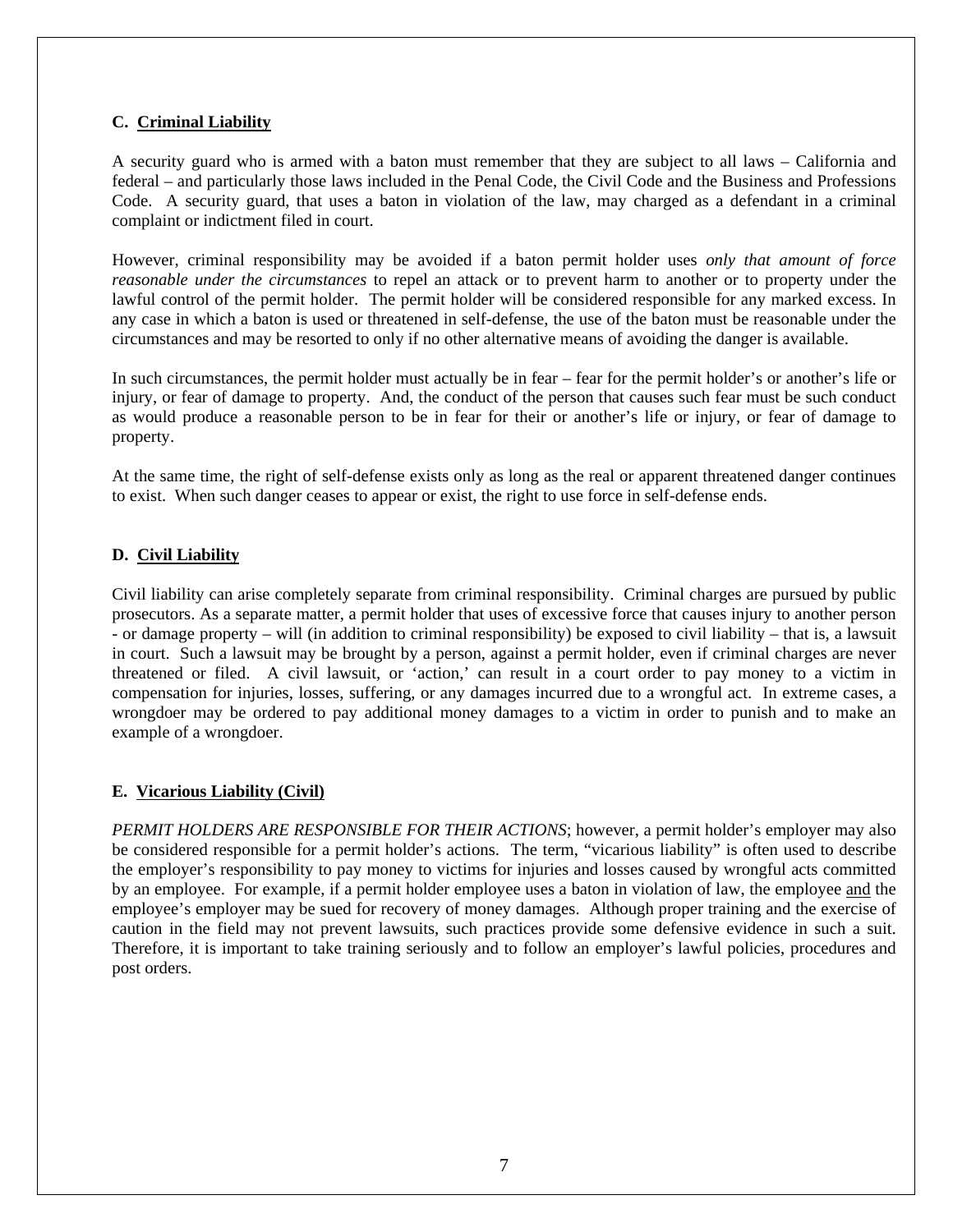### **CHAPTER II USE OF FORCE**

### <span id="page-7-0"></span>**A. The** *Continuum of Force*

The word "force" can express a variety of activities. For example, the simple presence of a uniformed security guard is considered an extreme form of passive *force*, in that it can *force* a potential wrongdoer to avoid a guarded area. On the other extreme is deadly force. Between the two extremes lies an infinite variety and combination of forces. Many security agencies and law enforcement agencies refer to this variety of forces as a 'continuum of force.' Dictionaries define "continuum" as "a continuous whole, quantity, or series; a thing whose parts cannot be separated or separately discerned."

Some general categories of force that may typically be included in an agency's continuum of force include: physical presence, verbal commands, physical (directional) contact, physical touch, serious physical control, and deadly force.

Each situation is unique. Good judgment and the circumstances of each situation (including the availability of a type or variety of force) will dictate the level on the continuum of force at which a person will start. Depending on the circumstances, a person often finds it necessary to escalate or de-escalate the use of force by progressing up or down the force continuum.

### **B. Reasonable/Rational Force**

Reasonable or rational force is that amount of force necessary to defend oneself and to control a potentially violent situation. It is excessive only if it is not necessary. Fear by itself is not justification for force or for using the baton in an aggressive, threatening manner. Should force be needed to make a citizen's arrest, use only that amount of force that is reasonable to stop the actions of the adversary.

### **C. Force Against Insulting Words**

 Words of abuse or insult, no matter how objectionable, are not justification for assault with a deadly weapon [California Jury Instruction Code No. 9.07].

### **PEOPLE VS. LARRY PAUL CHAVEZ**

73 Cal Rptr 865 (1968)

Defendant Chavez, and the victim, Cooper, were at a party at a third party's private residence. Cooper began insulting Chavez and Chavez's girlfriend.

Chavez attacked Cooper. Because of the attack, Cooper required medical attention and had 13 stitches on the side of his head. Chavez was charged with assault and pleaded not guilty based on self-defense.

Chavez was found guilty of assault by means of force likely to produce great bodily injury.

The case was appealed. The appellate court upheld the conviction, ruling that *insults did not justify the assault*.

### **D. Force Against Trespassing**

Trespassing against lands or goods does not justify assault with a deadly weapon [California Jury Instruction Code No. 9.07]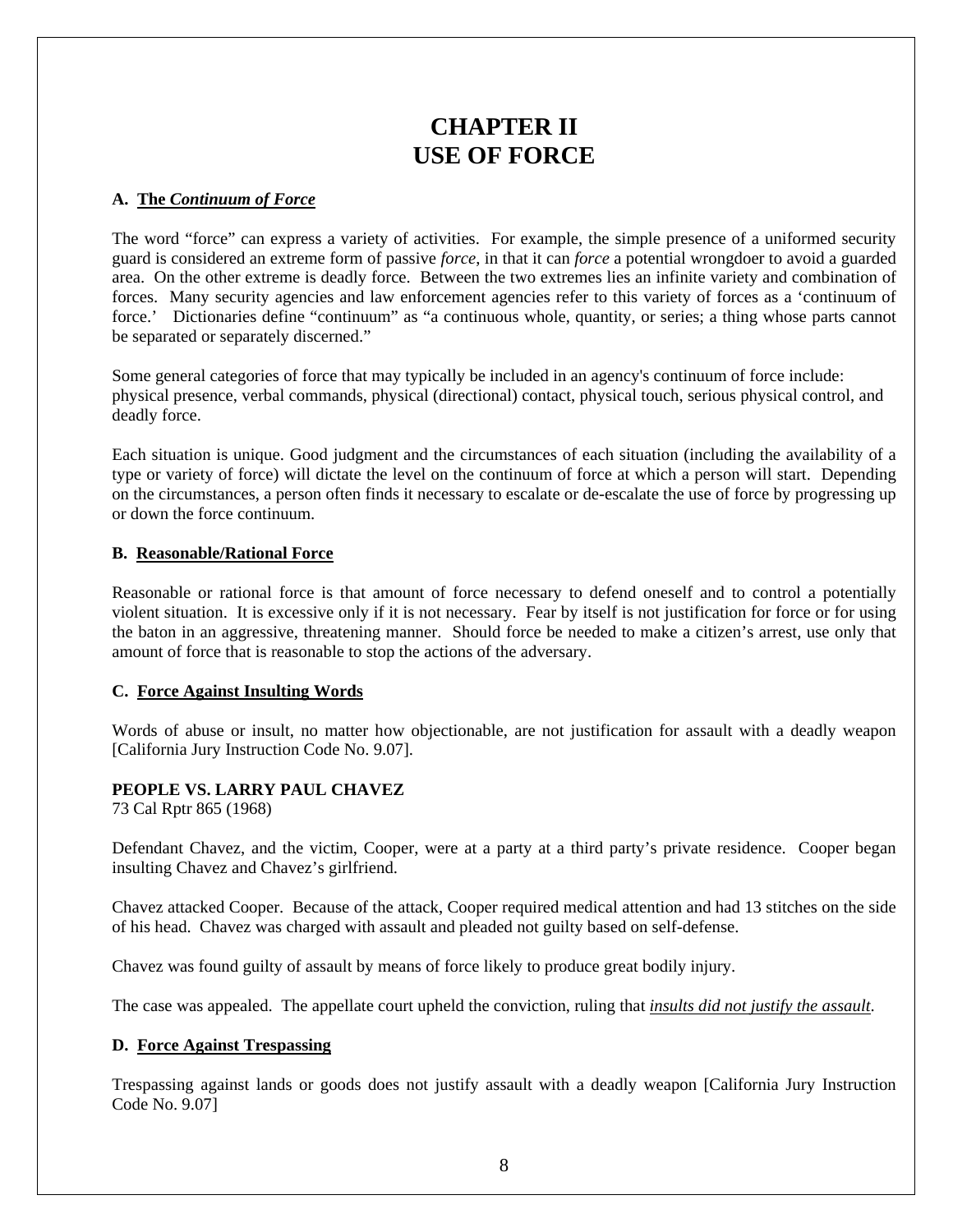### <span id="page-8-0"></span> **E. Force Against Assault with Hands and Fists**

Use of a deadly weapon against an attack of hands or fists is not justifiable unless one believes (reasonably) that the assault will result in great bodily injury. It is possible that an assault with a deadly weapon could mean assault with fists [People vs. Chavez (1968) 73 CAL Rptr 865] [California Jury Instruction Code No. 5.30]. The security guard must use the good judgment of a reasonable person.

### **F. Deadly Force**

Deadly force may be used only against an immediate, life-threatening attack. Before using deadly force, a suspect's actions must cause a person to be in fear of the person's, or another's, life or serious bodily injury. The person may have to justify their failure to use an alternative means of defense, and the person may even have to justify failing to retreat if that course of action was available.

When it comes to using the baton, only the amount of force that is reasonable under the circumstances may be used. In a serious altercation, one may use enough force to repel an attacker. Once compliance by the attacker, or if the attacker's force stops, self-defensive, damaging force must stop. At such a time, force is de-escalated to verbal commands and control options. As a rule of thumb, no force options are 100% effective 100% of the time.

### **G. Force in Defense of Another and Property**

If a person reasonably believes that an attack or assault upon another would result in great bodily injury, the person may use force reasonably necessary to repel the attack or assault.

Similarly, only reasonable force may be used in defense of property. Since property is not a person (and cannot suffer death or serious bodily injury), a person is not authorized to use types of serious or deadly force in the defense of property that might otherwise be appropriate in the defense of persons.

### **H. Avoidance of Deadly Force – De -Escalation of Force**

The escalation of force is the increase in the amount of force used in an escalating conflict situation. Ideally, the situation would allow for a security guard to do a step-by-step increase in the use of force. However, a security guard may be required to jump from one level to a higher level of force based on the amount of resistance to which he/she is confronted.

1. Avoid, Observe and Report

A security guard following the principles of Avoid, Observe and Report would avoid the conflict and observe the suspect(s) in order to factually report the situation to superiors and/or law enforcement as soon as possible. The guard would not confront and may literally retreat from the suspect or the conflict situation. The security guard would continue to maintain a visual presence by allowing the suspect and other persons to see the security guard.

### 2. Visual presence:

This level is often called a visual deterrence. This means a security guard simply allows him/herself to be clearly seen. The fact that a security guard can be clearly seen by anyone may in itself inhibit a potential conflict situation. For example, if a person is considering committing a crime or engaging in hostile behavior then sees a guard standing or patrolling nearby, that person may NOT commit the crime or engage in hostile behavior. Thus, a potential conflict situation, and the risk of escalation in the use of force by the security guard, may have been avoided because the security guard maintained a visual presence. A security guard can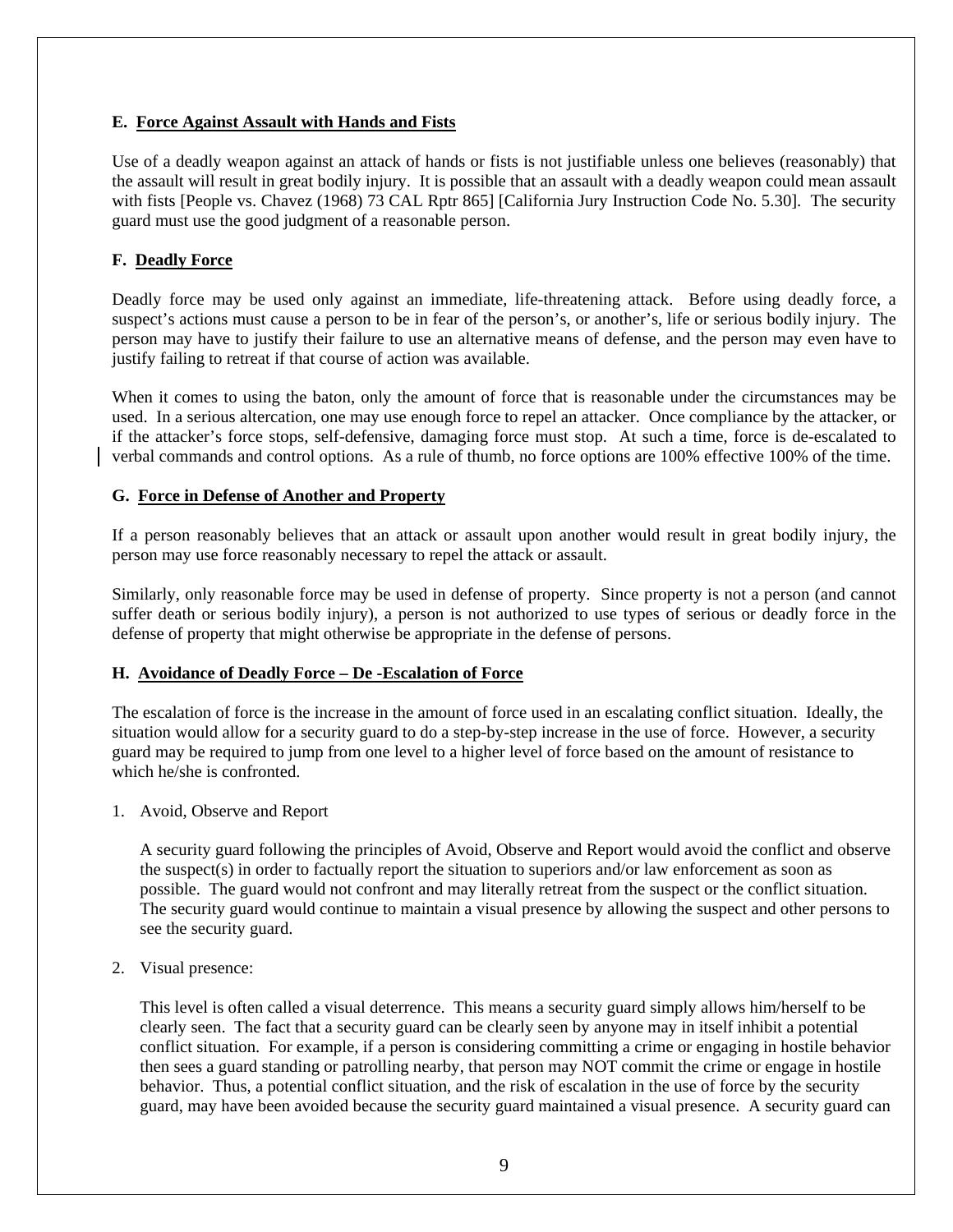easily maintain a visual presence in a relaxed, alert and non-threatening manner. This in turn may reduce the possibility of force.

#### Physical Stance:

Maintain a professional stance and appearance. For example, stand straight and relaxed with your hands raised and open, not in closed fist. UNLESS JUSTIFIED, DO NOT stand in a threatening ready position, such as with a hand on a baton. The more calm and professional a guard's total physical stance and gestures project, the more likely the guard will be able to de-escalate a situation.

### 3. Verbal Communication:

Engaging in a simple non-threatening, non-hostile verbal communication is often not thought of as a possible show of force. But it can be. There are many other factors involved in effective verbal communication than just talking, especially in tense conflict situations. When engaging the subject in verbal communication be aware of how the following factors can inhibit or promote conflict.

Tone of Voice:

Speak in a calm and respectful tone. Do not speak in a loud, cursing manner. The more politely one speaks, the more likely another will respond with politeness to the speaker. It is important to be polite and calm in conflict situations, particularly if one is giving a firm directive. This may be hard to do, but one can often keep a situation from escalating and control the situation more effectively. A guard may be far less threatening by saying: "Please, Sir," or, "excuse me, Miss." When these words are said in a respectful manner, it can contribute to a person's cooperation and can prevent a situation from escalating**.** 

### 4. Physical Control Levels:

Physical control levels in escalating order are frequently stated as: slight physical directional touching, harsher physical contact, use of pepper spray, use of a baton, use of a firearm (provided the guard has received training in all options). Remember that all of these levels many be used only for justifiable defensive purposes. A security guard who engages in physical control with a subject must be able to establish that it was reasonable and justified.

### 5. Physical Contact:

There are many factors for a security guard to consider prior to initiating physical contact in any conflict situation, among them being, (1) does the situation justify the use of physical force, and (2) is there a real and immediate threat to the physical safety of the security guard or another person? If the answer to these questions are "No", physical contact may be unjustified and illegal. An appropriate response may be for the security guard to withdraw and contact a supervisor or police authorities. If physical force is unjustified or not required by an immediate threat (such as being seriously physically attacked) a guard, permit holder, or another's proper and appropriate action may be to withdraw from the conflict situation, avoid physical contact with the suspect, and notify police authorities to respond to the situation**.** 

### 6. Using a Baton:

Used only for *DEFENSIVE* purposes. A permit holder must be able to justify any use of a baton. Again, refer to the factors to consider when using force under the section *Escalation-De Escalation of Force*. Would the use of the baton make the situation worse? If the subject was drunk, uncooperative and refuses to leave, would the baton be justified? Permit holders must consider options to retreat, keep visual contact with a subject, and notify law enforcement.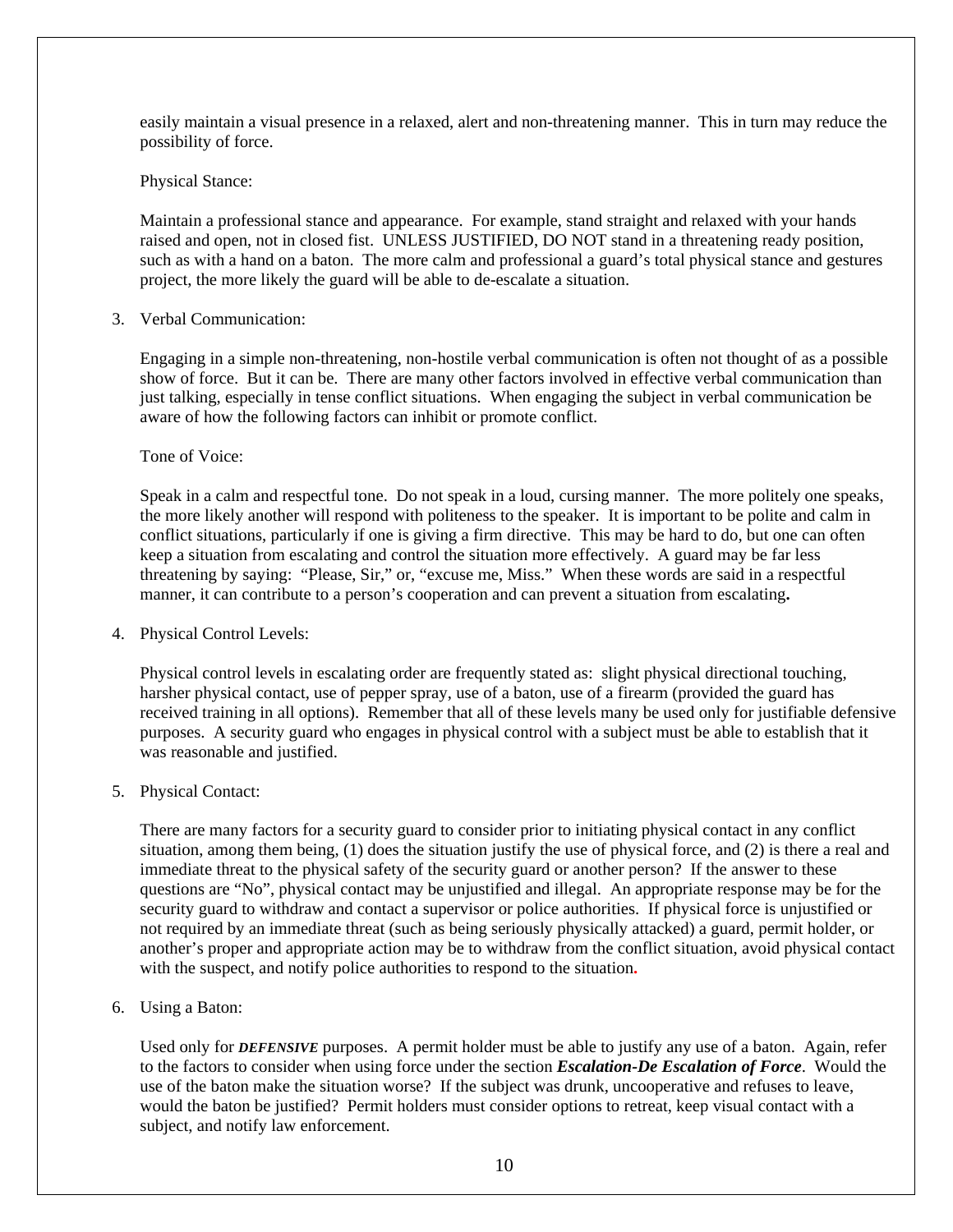Security guards are advised not to handle potentially violent situations alone. Always try to get the assistance of another guard and notify your supervisor prior to engagement when possible. Keep in mind that whenever you are preventing a conflict or attempting to stop an attack, there is always at least one weapon available – YOURS! Always do your best to keep your distance from an adversary where possible. Get out of the line of attack and continue verbal discussion to help de-escalate the situation. Maintaining a reactionary distance of about 6'-8' from your adversary gives you a better chance to respond should you need to move in toward a suspect, side-step to get out of an attacker's line of attack, or simply move back to gain more distance from a suspect or an attacker.

Justification for the decision to draw a baton and use it in self-defense or in defense of another rests upon the person who uses the baton. Immediate circumstances will require a permit holder to use good judgment supported by knowledge of the laws concerning the use of force. Once a permit holder has decided to use the baton, *they are obligated to use it properly.* 

### **REMEMBER TO USE ONLY THAT AMOUNT OF FORCE REASONABLE TO DEFEND YOUR LIFE OR THE LIFE OF ANOTHER OR TO CONTROL AN IMMEDIATE, DANGEROUS SITUATION. USE OF EXCESSIVE FORCE MAY BE THE BASIS FOR CIVIL OR CRIMINAL LIABILITY, OR BUREAU DISCIPLINE**.

### TO MAINTAIN CONTROL OF YOUR BATON, YOU MUST FIRST CONTROL YOURSELF.

The baton is to be used to protect yourself against attack and not to injure someone permanently. It must be used selectively with skill and restraint to counter aggression. It must never be used offensively to threaten, intimidate, or otherwise harass an individual who does not pose a physical threat of bodily injury.

You may not antagonize, anyone with your baton, by poking or probing. These are offensive moves and may cause a subject to grab the baton and attack you with it. When the baton is used, the aggressor is likely to suffer some injury. However, if it is used correctly, injury will be minimal.

### **I. Escalation and De -Escalation of Force**

 with the individual. A guard who remains calm may be able to control an otherwise violent situation. You should remain open to discussion and conversation as a method to end aggression. It makes good sense to step away, out of the line of attack, and try to de-escalate a situation. Control an aggressive situation by reasoning

Consider these factors before using force:

• WHETHER OR NOT YOU BELIEVE THE SUBJECT IS GOING TO HARM YOU

There is no need to remove your baton from its ring if the subject is non-combative.

• SIZE OF THE SUBJECT

Is the subject likely to overcome you, take your baton away and use it against you?

• WHETHER OR NOT THE SUBJECT DISPLAYS KNOWLEDGE OF MARTIAL ARTS

Unless equally matched, you may be overpowered.

• WHETHER OR NOT THE SUBJECT MAY BE UNDER THE INFLUENCE OF DRUGS

Persons under the influence of drugs and/or alcohol display abnormal strength and resistance to pain. You may not be able to subdue such a person, and you could be injured.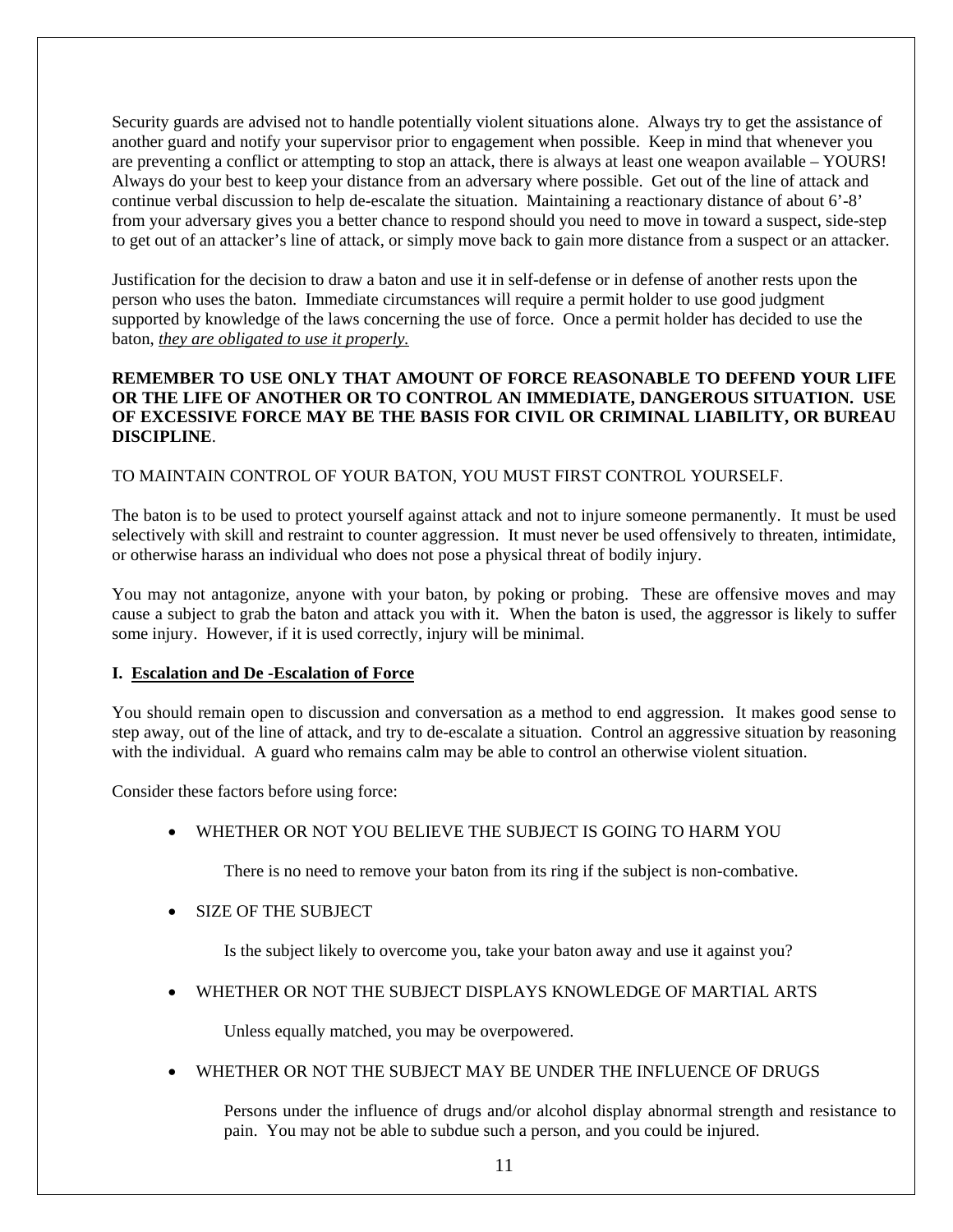• WHETHER OR NOT YOU CAN DE-ESCALATE THE SITUATION BY TALKING Talk first.

### • WHETHER OR NOT THE SUBJECT IS ARMED

A knife, club, gun, or other dangerous instrument may cause you serious injury or death.

### • THE SUBJECT'S AGE, APPARENT HEALTH AND APPARENT INTELLIGENCE

What nature of threat might the subject pose? How strong or feeble is the subject?

### • WHETHER OR NOT THERE IS MORE THAN ONE SUBJECT

Remember, there is strength is numbers.

### • WHETHER OR NOT THERE IS AN AVENUE OF ESCAPE

Consider getting away if you can.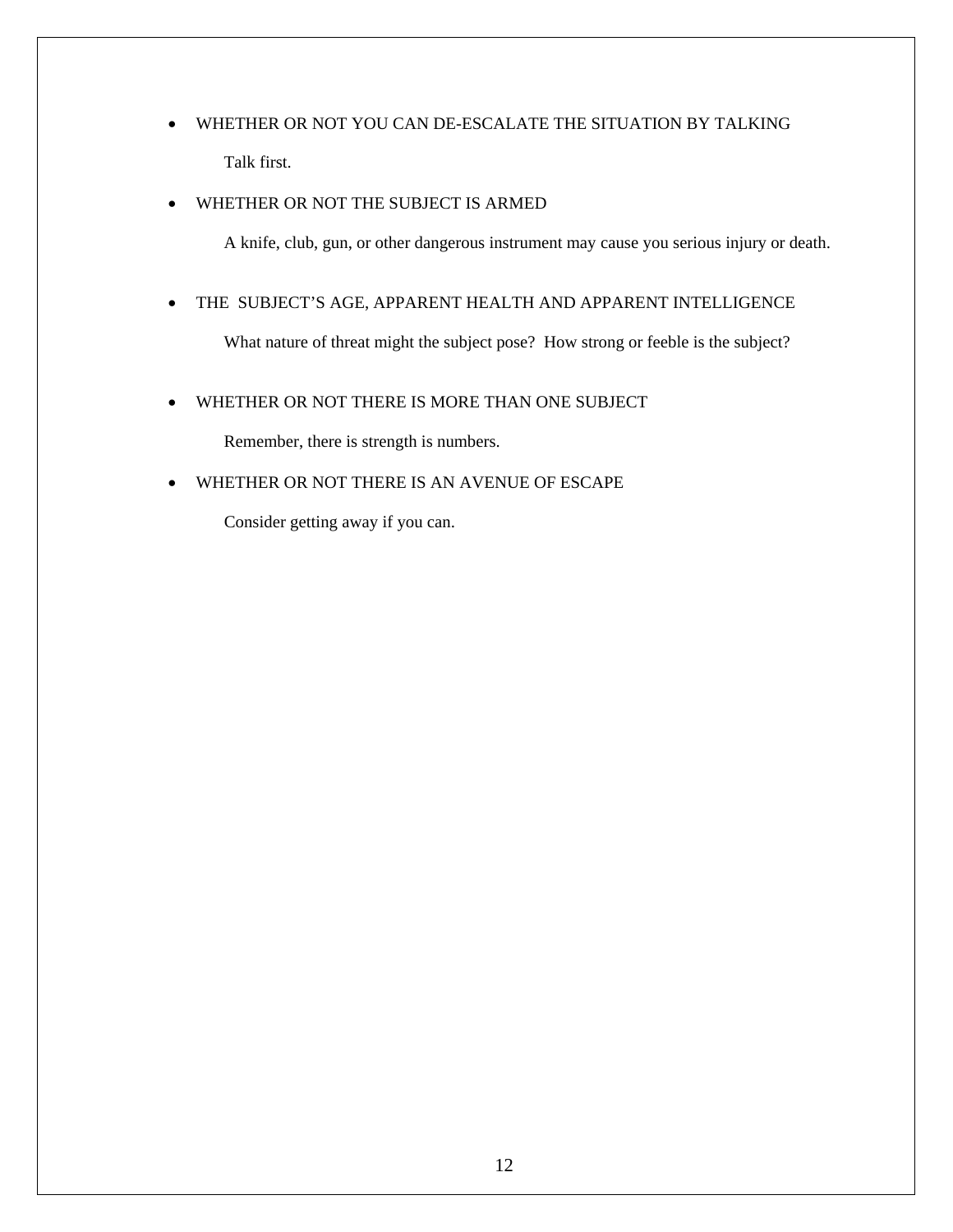### **CHAPTER III BATON FAMILIARIZATION AND USES**

### **A. Straight Expandable / Straight Baton**

### Introduction

Do not refer to the baton as a "club" or a "nightstick." The correct term is a "straight baton" or "expandable straight baton."

 liability, responsibilities, target areas, vital areas and first aid; are the same. Description and Definition of a Straight Expandable/Straight Baton The only difference between the straight and side handle batons are the techniques. Your use of force,

According to Attorney General Opinion No. 81-615, the baton is a deadly weapon. Following are specifications for the straight baton. (Straight batons meeting these specifications are approved for use by uniformed, on-duty security guards.)

- Material: Wood, synthetic (plastic) substance of equivalent physical properties to the wooden baton (strength, density, and toughness) or aluminum.
- Length: Solid or expanded, between 16 inches and 36 inches, constant, or two to three section expandable.
- Weight: Weight in proportion to size as specified by manufacturer.
- Diameter: 1 inch to 1-1/4 inches.
- Color: Wood may be brown or black, plastic must be black, metal is black or chrome.
- Surface: Ends must be rounded blunt; no cutting, ridged, or sharp edges.
- Loading: No "loading" with any substance.
- Grommet: Black rubber; it may be slipped over the baton and placed approximately six to eight inches from the end.

Strap: Baton may not be fitted with a thong or strap.

The plastic baton is inclined to warp if exposed to direct sunlight or heat for a considerable length of time. It may break or snap if powerful contact is made with a hard object such as wood or a metal pipe.

You will be at a disadvantage in any confrontation if you become overconfident and/or you do not practice. You must have at your command a series of well practiced moves, any combination of which you must be able to use instantly and proficiently. One technique may not be sufficient to ward off an attacker. However, if you move smoothly from one technique to another, you will be demonstrating your ability to defend yourself and possibly de-escalate a threatening situation.

**Remember:** Use your baton for DEFENSIVE purposes only. You must be able to justify using the baton in a use-of-force situation. Annual enrollment in a baton training class will help you retain your proficiency and will reassure your employer that you know when and how to use your baton.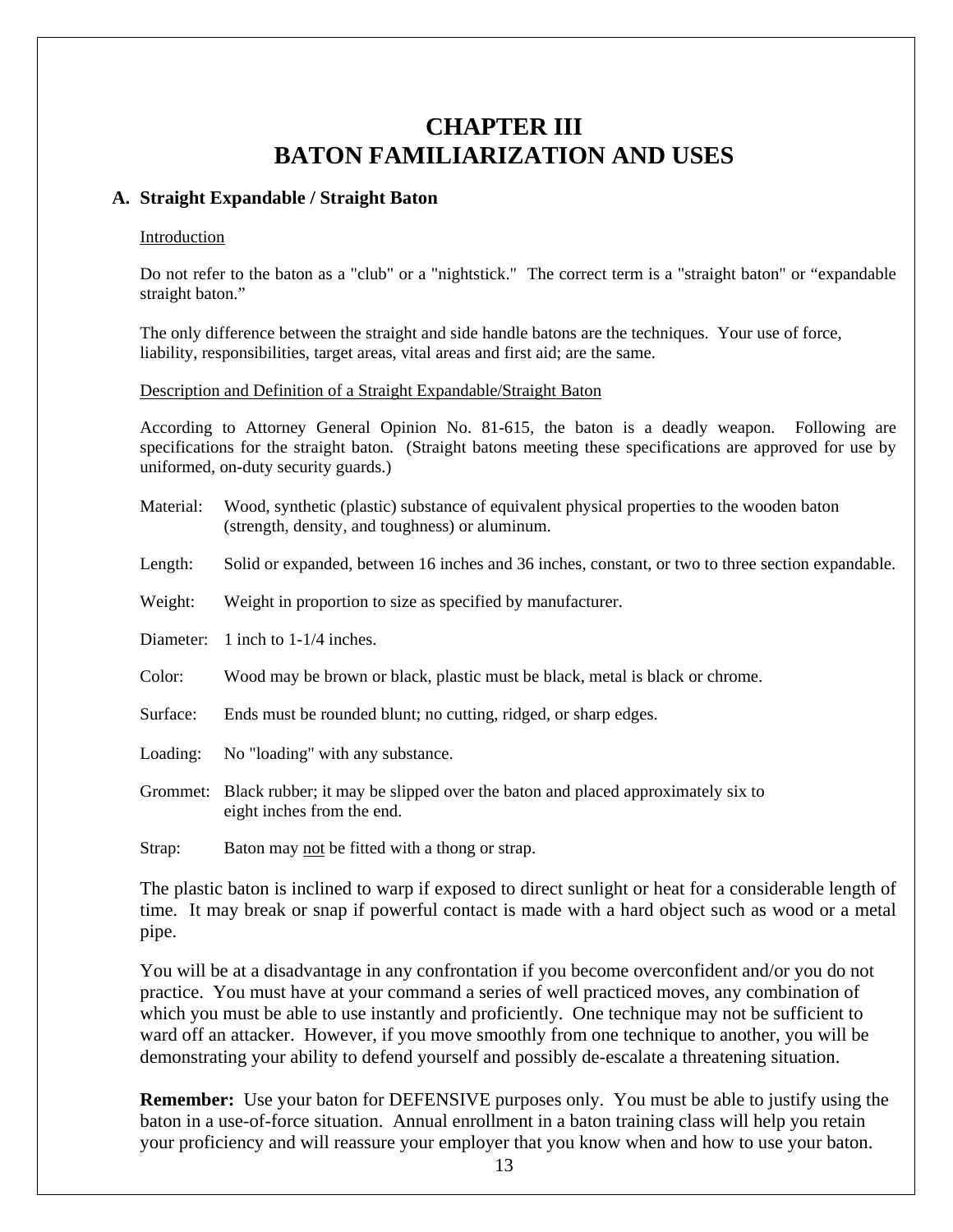### **B. Side Handle / Side Handle Expandable**

### Introduction

Do not refer to the baton as a "club" or a "nightstick." The correct term is a "side handle" or "side handle expandable baton."

liability, responsibilities, target areas, vital areas and first aid are the same. The primary difference between the straight and side handle batons are the techniques. Your use of force,

Description and Definition of a Straight Expandable/Straight Baton

According to Attorney General Opinion No. 81-615, the baton is a deadly weapon. Following are specifications for the straight baton. (Straight batons meeting these specifications are approved for use by uniformed, on-duty security guards.)

| Material: | Wood, synthetic (plastic) substance of equivalent physical properties to the<br>wooden baton (strength, density, and toughness) aluminum, polycarbonate.                       |
|-----------|--------------------------------------------------------------------------------------------------------------------------------------------------------------------------------|
| Length:   | Between 14 inches and 24 inches, constant, or two section expandable.                                                                                                          |
| Weight:   | Weight in proportion to size as specified by manufacturer.                                                                                                                     |
| Diameter: | Short end: 1 inch to $1-1/4$ inches; long end: $\frac{3}{4}$ inch to $1/14$ inches                                                                                             |
| Color:    | Wood may be brown or black, plastic/polycarbonate must be black, metal is black<br>or chrome.                                                                                  |
| Surface:  | Ends must be rounded blunt; no cutting, ridged, or sharp edges.                                                                                                                |
| Loading:  | No "loading" with any substance. Baton cannot be altered and filled with any substance that<br>causes additional weight other than manufacturer specifications for that baton. |
|           | Grommet: Black rubber; it may be slipped over the side handle of the baton.                                                                                                    |
| Strap:    | Baton may not be fitted with a thong or strap.                                                                                                                                 |

The plastic baton is inclined to warp if exposed to direct sunlight or heat for a considerable length of time. It may break or snap if powerful contact is made with a hard object such as wood or a metal pipe. Polycarbonate type batons usually do not warp or break.

You will be at a disadvantage in any confrontation if you become overconfident and/or you do not practice. You must have at your command a series of well practiced moves, any combination of which you must be able to use instantly and proficiently. One technique may not be sufficient to ward off an attacker. However, if you move smoothly from one technique to another, you will be demonstrating your ability to defend yourself and possibly de-escalate a threatening situation.

**Remember:** Use your baton for DEFENSIVE purposes only. You must be able to justify using the baton in a use-of-force situation. Annual enrollment in a baton training class will help you retain your proficiency and will reassure your employer that you know when and how to use your baton.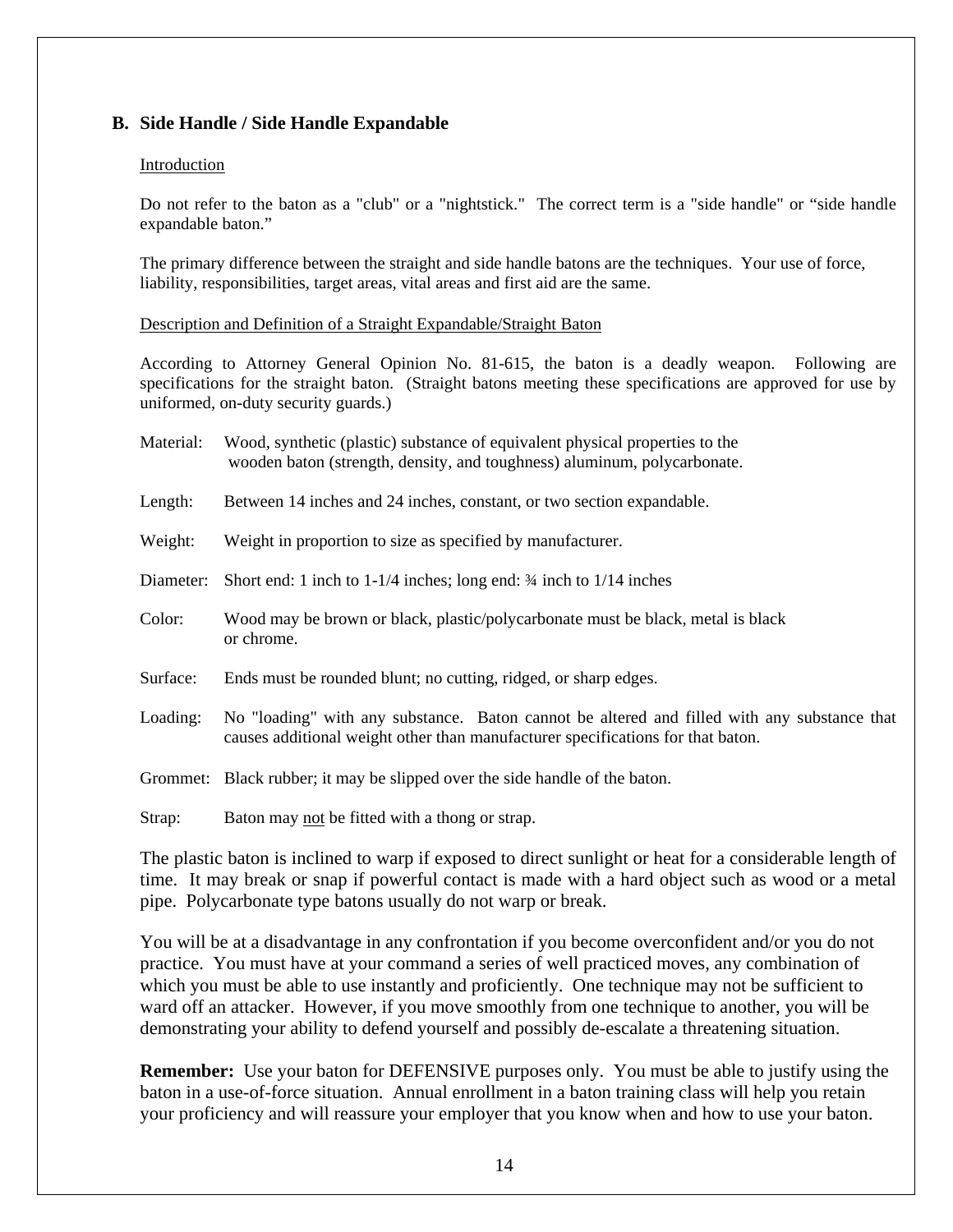### **CHAPTER IV FIRST AID FOR BATON INJURIES**

<span id="page-14-0"></span>Instruction on first aid in this chapter will not certify you in first aid, nor will you be required to administer first aid. It is included in your training to provide you with information to assist you if you choose to involve yourself in an emergency situation. **However, the Bureau strongly recommends a certified class in first aid.** 

In case of serious injury, call for help (professional medical assistance) immediately. If you are not personally able to do so, ask a witness or bystander to make the call.

### Definition of First Aid

First aid is the immediate and temporary care given to an injured victim until professional medical assistance arrives or until the victim is safely transported to a medical facility.

#### Fractures

There are two basic types of fractures: simple (closed) or compound (open). Evidence of a fracture may include swelling, tenderness, deformity, severe pain on movement, and broken skin in the case of a compound fracture. If ice is available, it should be applied to the swollen area. If the skin has been broken, a sterile dressing may be gently applied. Keep the fracture immobile by applying splints and/or support if you know how. If the fracture is in an upper extremity, an arm sling as well as a splint may immobilize the fracture.

#### Shock

Shock is a depressed state of vital body functions accompanied by reduced body temperature and reduced blood flow. It may be caused by loss of large quantities of blood, either externally or internally. Signs of shock may include one or a combination of the following: dull eyes; pale or blue face; shallow and labored breathing; rapid or weak pulse; cold, moist skin; nausea; collapse; vomiting; anxiety; and thirst.

Have the person lie down or remain lying down if he or she has collapsed. This allows more blood to flow to the head and chest and the prone position places less stress on the body. If there is difficulty in breathing, the head and chest should be slightly elevated.

Place a blanket over the person only to maintain body temperature if the air is cool. The general rule is: do not add heat, but prevent large loss of body heat.

#### Bleeding

Heavy bleeding should be stopped immediately, usually by applying direct pressure with a clean cloth over the wound. Protective medical gloves should be used. Apply a snug and sterile gauze. Do not remove it, but add more cloth and tighten bandage slightly if needed.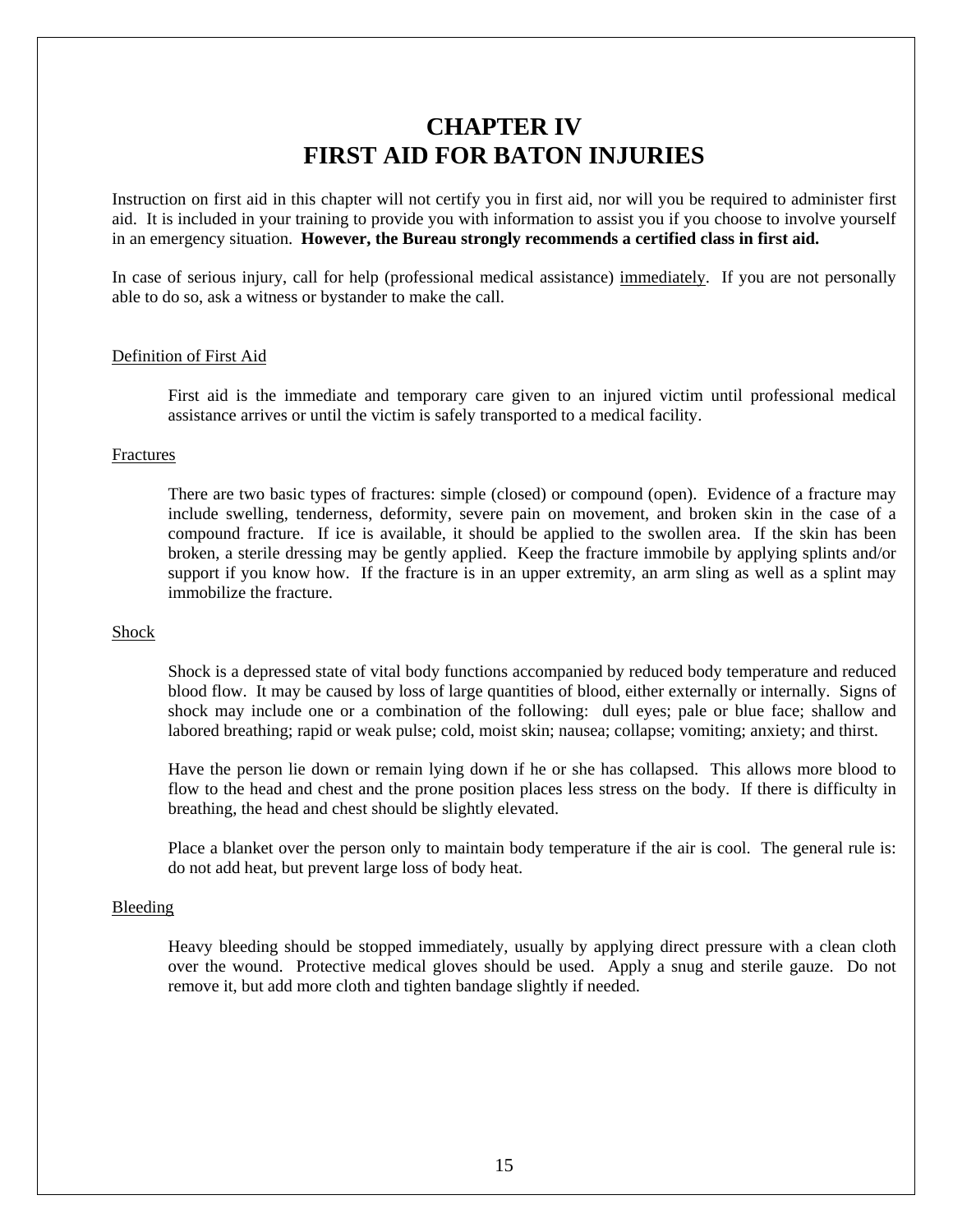### **CHAPTER V FUNDAMENTALS OF BATON HANDLING**

### <span id="page-15-0"></span>**A. Stances and Grips**

Stances include body position and distance from subject before, during and after using a baton. Positioning and distance also include patterns of movement around a subject.

Grips include the proper way to hold the baton before, during and after it's use.

### **B. Target Areas**

Here is a general rule to remember about baton strikes: aim for the extremities or the lower abdomen, depending on the technique you are using. You can expect to cause injury and may break bones, so care and control must be exercised to avoid serious injury. Small bones in the hand are particularly vulnerable to breaking. A strike to the hand is effective when the suspect has a weapon (other than a firearm) and intends to use it against you.

Blows to the heavily muscled areas in the arms and legs are effective and may result in pain, numbness, and cramping, but do not usually cause serious damage.

### TARGET (strike) AREAS

Main target areas are the extremities and the lower abdomen.

- A. Hands
- B. Arms (inner and outer biceps, elbows, wrists)
- C. Lower abdomen (below the navel)
- D. Legs (thighs, shins, calves)
- E. Feet

#### VITAL AREAS OF THE BODY (To be avoided)

There are vital areas of the body that, when struck, may result in serious or fatal injury. The following areas are to be avoided.

A. Head

Blows to the head may cause blindness, deafness, unconsciousness, brain damage, or death. Head wounds may bleed profusely. Blows to the head are easily deflected and may result in loss of the baton to the attacker. If a blow lands in a certain spot, it may numb the attacker's senses and make him more difficult to control. Also, this is the easiest area of the body for the aggressor to defend by ducking or dodging.

B. Neck/Throat

Blows to the back of the neck could fracture vertebrae and damage the spinal cord, causing paralysis or death. The side of the neck is where the jugular vein and carotid artery are located and if ruptured, could cause death. The trachea and larynx are located in the throat; if fractured or crushed they could rupture or collapse, causing serious injury or death.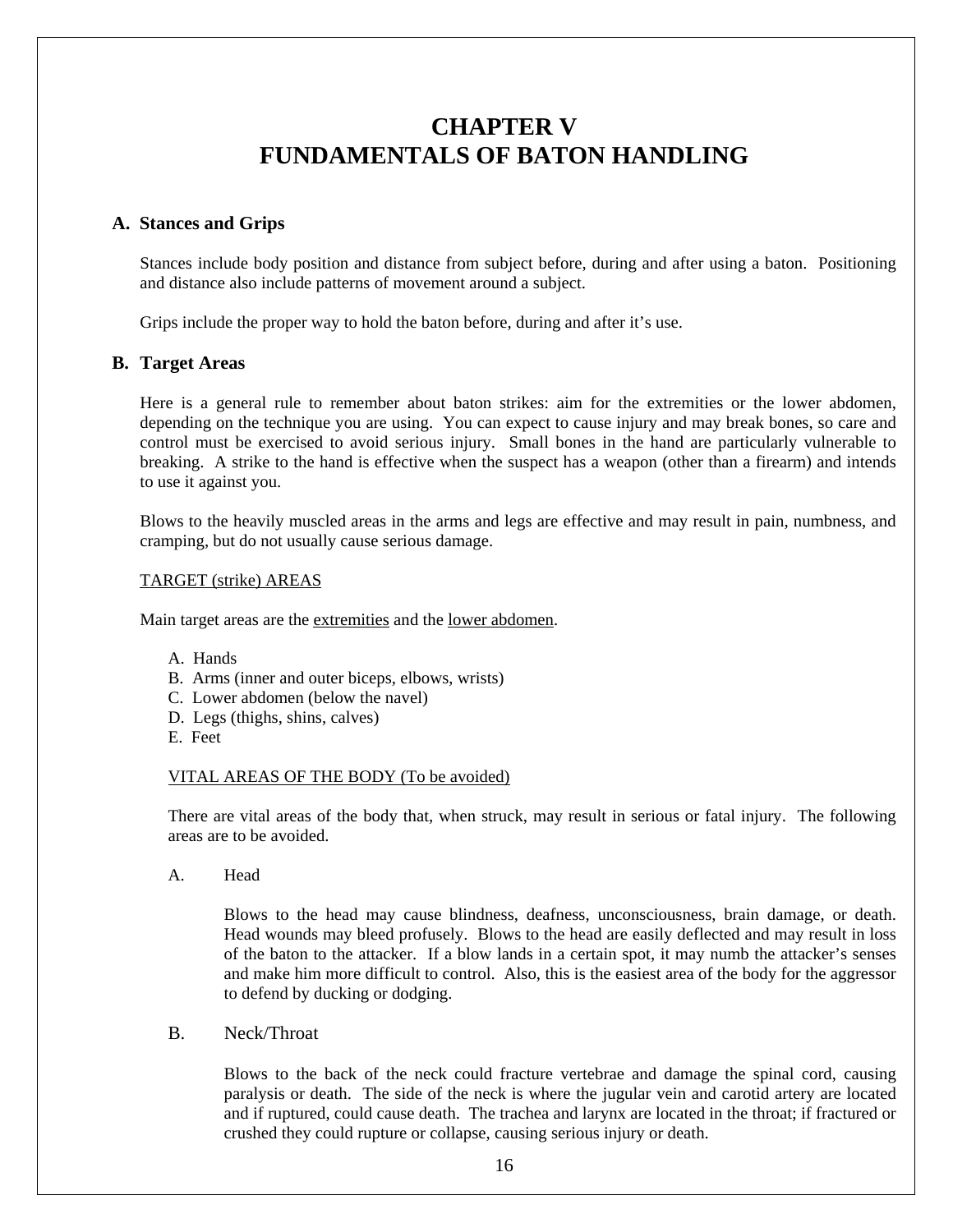### <span id="page-16-0"></span>C. Spine

The spine contains the central nervous system; blows may cause paralysis or death.

D. Tailbone

Blows to the tailbone may cause paralysis or death.

E. Chest

This area contains many vital organs including the heart, sternum, "xyphoid process" (which is an extension of the sternum), ribs, and solar plexus. Sharp blows to the chest could cause great bodily injury or death. Broken ribs could puncture vital organs.

F. Kidney/Liver

The kidney and liver contain poisons that, if released from rupture, could cause death.

G. Clavicle/Collar Bone

Severe blows to these areas could cause paralysis or death.

### **C. Defensive Techniques**

#### Drawing Techniques

When you are faced with a dangerous situation that requires drawing and possibly using your baton, the drawing method you choose may have an effect on the suspect and may determine whether the situation will escalate or de-escalate. You should attempt to let the suspect know that, although you have removed your baton to protect yourself, there is still room for talking. Drawing the baton in a rude and threatening manner is never allowed and you could face criminal charges (417 P.C.) Practice drawing over and over again until you no longer need to look at the baton in order to draw or secure the baton back in its holder.

There are two important things to remember when confronted with an adversary:

**Eye Contact** 

You should become so familiar with the position of your baton that you do not need to look at it to remove it from or replace it in the ring. *Your eyes should never leave your adversary.* 

Show of Competence

If you become proficient in drawing the baton, you will show confidence that will be evident to your adversary. This may place him at a psychological disadvantage and may de-escalate the situation immediately. This is not intimidation; it is taking the advantage.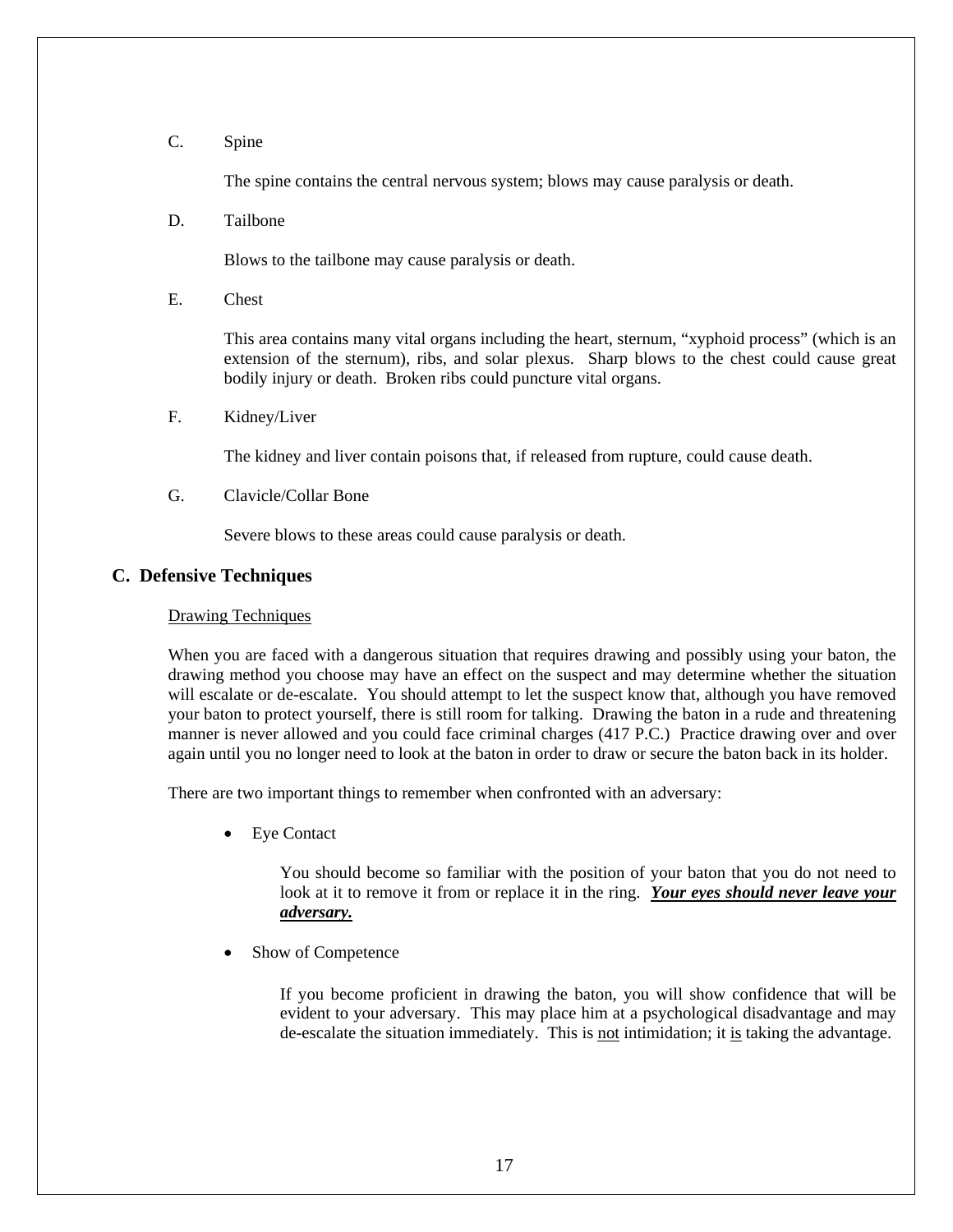<span id="page-17-0"></span>All techniques should be taught with emphasis on the following concepts:

- Proper balance and self control
- Proper carrying, gripping and holding
- Control of the baton from drawing to returning it to its holder
- Position of the baton to effectively block and defend
- Placement of the baton to non-vital areas of the body when striking

### **Blocking Techniques**

The purpose of blocking is to stop an object from hitting you. The four areas of the body to protect are:

1. Head

- 2. Left side of the body
- 3. Right side of the body
- 4. Chest and below the waist

\* *The baton should be angled and in a position to stop the object from hitting you and positioned where it can deflect the force of the blow where possible.* 

 *REMEMBER THE VITAL AREAS OF THE BODY.* While you are practicing, do not forget that you are aiming for the lower abdomen and extremities.

*REMEMBER TO USE ONLY THAT AMOUNT OF FORCE REASONABLE FOR DEFENSE.* 

### **D. Control Techniques**

Techniques used to escort and/or control a potentially aggressive subject. These techniques can be done with empty hands or with a baton.

### **E. Arrest and Control Techniques**

Physical control techniques used to control and/or handcuff a subject. These techniques can be done with empty hands or with a baton.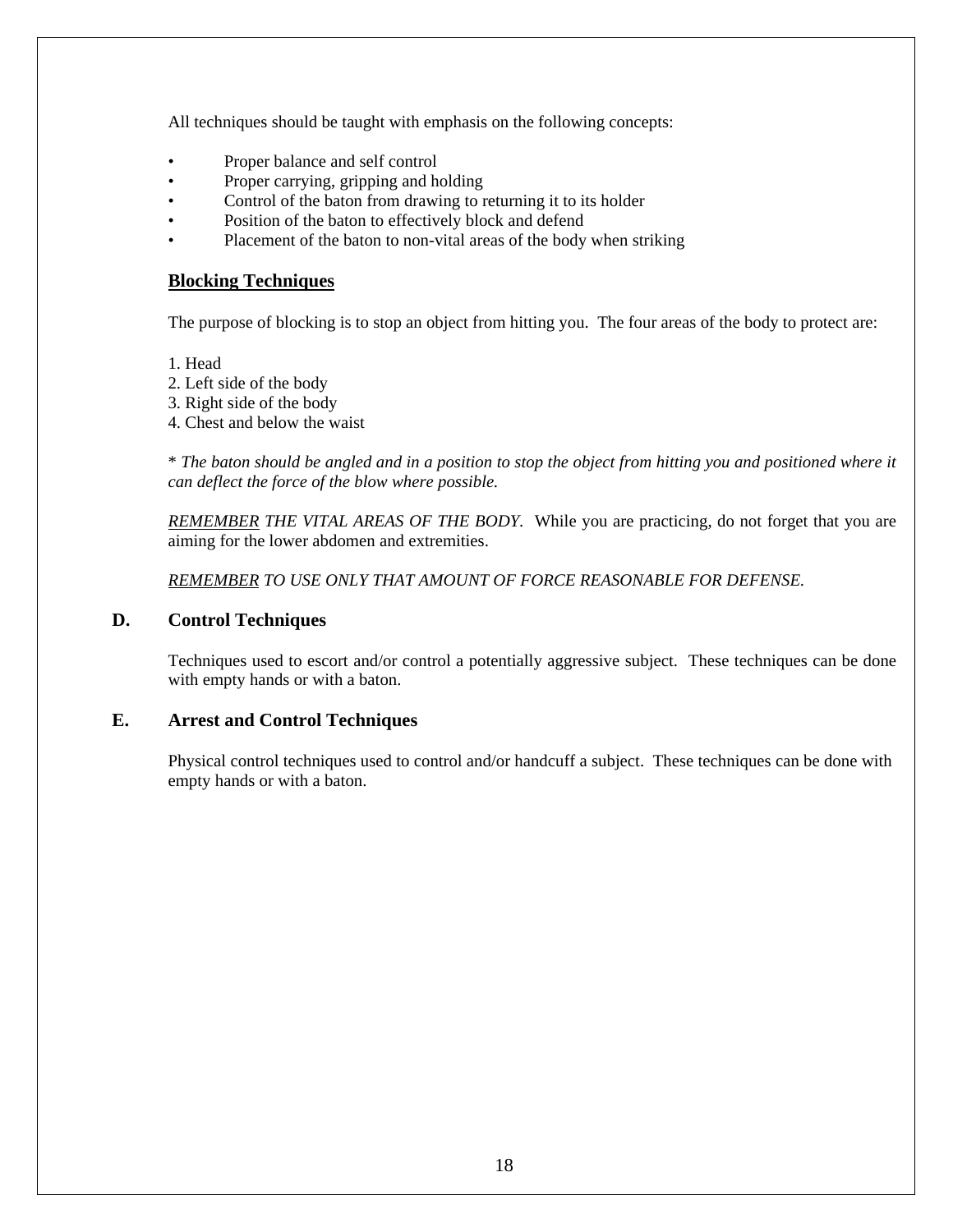### **REFERENCE INDEX CALIFORNIA PENAL CODE SECTIONS**

The following sections have been condensed for clarity. For exact terminology, please refer to the California Penal Code.

### **SECTION**

### **240 Assault.**

An assault is an unlawful attempt and ability to commit a violent injury upon another person. An assault is punishable by a fine not to exceed \$1,000 or by imprisonment in the county jail not to exceed six months, or by both a fine and imprisonment.

### **242 Battery.**

A battery is any willful and unlawful use of force or violence upon another person. The commission of a battery is punishable by a fine not to exceed \$2,000 or by imprisonment not to exceed six months, or by both a fine and imprisonment.

### **245(a)(1) Assault with a deadly weapon other than a firearm.**

Any person who commits an assault against another person with a deadly weapon or instrument other than a firearm or by any means of force likely to produce great bodily injury, is punishable by imprisonment in the state prison for two, three, or four years, or in a county jail not to exceed one year, or by a fine not to exceed \$10,000, or by both a fine and imprisonment.

### **245(a)(2) Assault with a firearm.**

Any person who commits an assault with a firearm upon another person is punishable by imprisonment in the state prison for two, three, or four years, or in a county jail for not less than six months, and not to exceed one year, or by both a fine not to exceed \$10,000 and imprisonment.

### **245(c) Assault with a deadly weapon other than a firearm on a peace officer.**

Any person who commits an assault with a deadly weapon or instrument other than a firearm, or by any means likely to produce great bodily injury upon a peace officer or fireman, and who knows or reasonable should know that the victim is a peace officer or fireman engaged in the performance of his or her duties, shall be punished by imprisonment in the state prison for three, four, or five years.